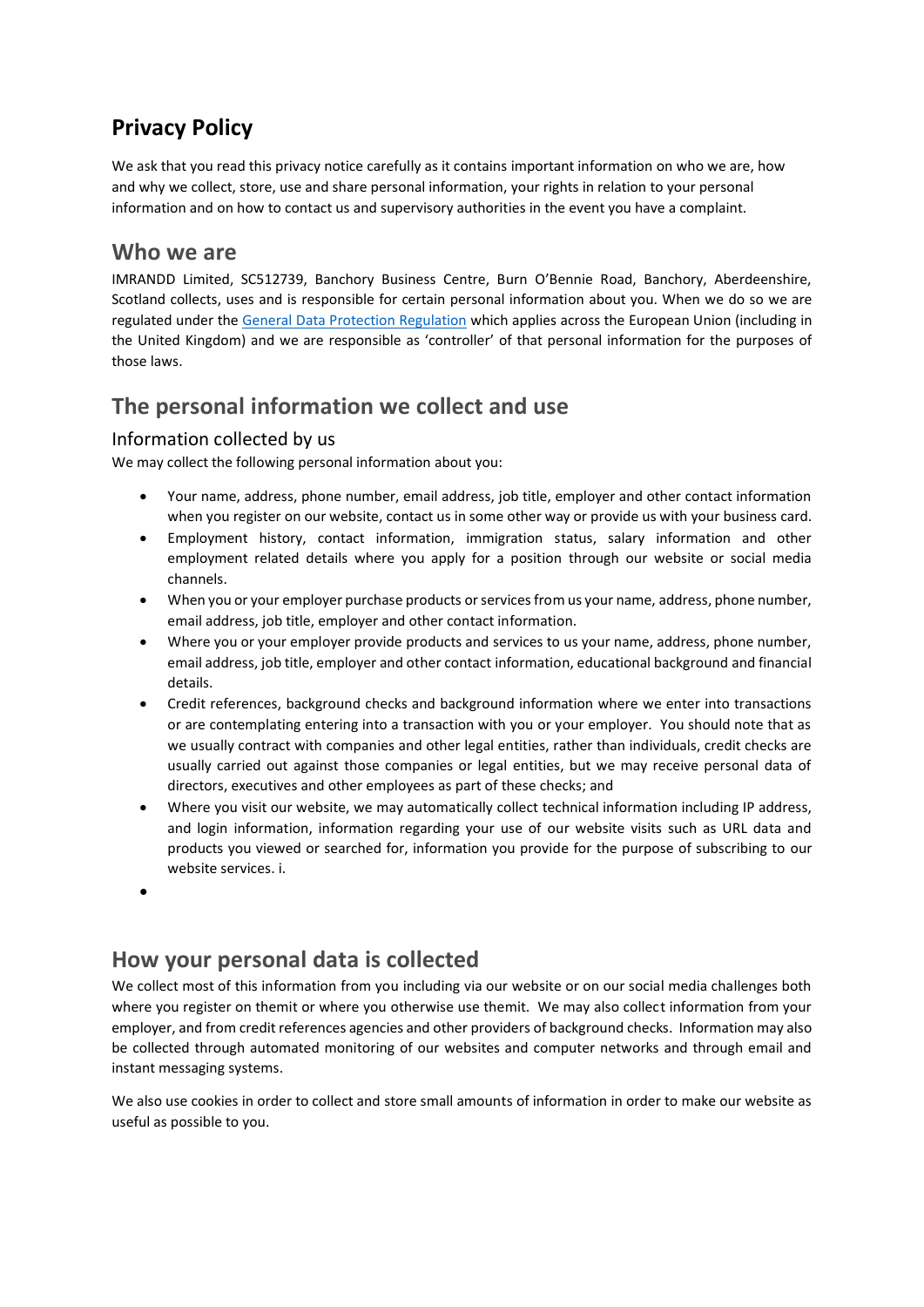### **How and why, we use your personal data**

Under data protection law, we can only use your personal data if we have a proper reason for doing so, e.g:

- to comply with our legal and regulatory obligations.
- for the performance of our contract with you or to take steps at your request before entering into a contract.
- for our legitimate interests or those of a third party; or
- you have given consent.

A legitimate interest is when we have a business or commercial reason to use your information, so long as this is not overridden by your own rights and interests.

The table below explains what we use (process) your personal data for and our reasons for doing so:

| To respond to queries and contact made by you<br>For our legitimate interests or those of a third party<br>To provide details of products and services to you or<br>For our legitimate interests or those of a third party<br>your employer<br>To provide products and services to you or your<br>For the performance of our contract with you or<br>your employer<br>employer<br>To receive products and services from you or your<br>For the performance of our contract with you or<br>your employer<br>employer<br>Conducting credit checks and other processing<br>To comply with our legal and regulatory obligations<br>necessary to comply with professional, legal and<br>regulatory obligations that apply to our business<br>Ensuring business policies are adhered to, e.g.,<br>For our legitimate interests or those of a third party<br>policies covering security and internet use<br>Operational reasons, such as improving efficiency,<br>For our legitimate interests or those of a third party<br>training and quality control and administering our<br>website<br>Ensuring the confidentiality of commercially<br>For our legitimate interests or those of a third party<br>sensitive information<br>To comply with our legal and regulatory obligations<br>For our legitimate interests or a those of a third<br>Audits, investigations, management reporting and<br>quality checks and resolving disputes or managing<br>party<br>legal claims<br>To comply with our legal and regulatory obligations<br>Responding to job applications or other related<br>For our legitimate interests or a those of a third<br>queries<br>party<br>To comply with our legal and regulatory obligations<br>Contacting you with information and offers<br>For our legitimate interests or a those of a third<br>concerning our products and services, sending you<br>party<br>further marketing messages and obtaining feedback<br>regarding our products and services<br>For our legitimate interests or a those of a third<br>Improving our website or social media channels | What we use your personal data for | <b>Our reasons</b> |
|---------------------------------------------------------------------------------------------------------------------------------------------------------------------------------------------------------------------------------------------------------------------------------------------------------------------------------------------------------------------------------------------------------------------------------------------------------------------------------------------------------------------------------------------------------------------------------------------------------------------------------------------------------------------------------------------------------------------------------------------------------------------------------------------------------------------------------------------------------------------------------------------------------------------------------------------------------------------------------------------------------------------------------------------------------------------------------------------------------------------------------------------------------------------------------------------------------------------------------------------------------------------------------------------------------------------------------------------------------------------------------------------------------------------------------------------------------------------------------------------------------------------------------------------------------------------------------------------------------------------------------------------------------------------------------------------------------------------------------------------------------------------------------------------------------------------------------------------------------------------------------------------------------------------------------------------------------------------------------------------------------------------------------------------------------------------------------------|------------------------------------|--------------------|
|                                                                                                                                                                                                                                                                                                                                                                                                                                                                                                                                                                                                                                                                                                                                                                                                                                                                                                                                                                                                                                                                                                                                                                                                                                                                                                                                                                                                                                                                                                                                                                                                                                                                                                                                                                                                                                                                                                                                                                                                                                                                                       |                                    |                    |
|                                                                                                                                                                                                                                                                                                                                                                                                                                                                                                                                                                                                                                                                                                                                                                                                                                                                                                                                                                                                                                                                                                                                                                                                                                                                                                                                                                                                                                                                                                                                                                                                                                                                                                                                                                                                                                                                                                                                                                                                                                                                                       |                                    |                    |
|                                                                                                                                                                                                                                                                                                                                                                                                                                                                                                                                                                                                                                                                                                                                                                                                                                                                                                                                                                                                                                                                                                                                                                                                                                                                                                                                                                                                                                                                                                                                                                                                                                                                                                                                                                                                                                                                                                                                                                                                                                                                                       |                                    |                    |
|                                                                                                                                                                                                                                                                                                                                                                                                                                                                                                                                                                                                                                                                                                                                                                                                                                                                                                                                                                                                                                                                                                                                                                                                                                                                                                                                                                                                                                                                                                                                                                                                                                                                                                                                                                                                                                                                                                                                                                                                                                                                                       |                                    |                    |
|                                                                                                                                                                                                                                                                                                                                                                                                                                                                                                                                                                                                                                                                                                                                                                                                                                                                                                                                                                                                                                                                                                                                                                                                                                                                                                                                                                                                                                                                                                                                                                                                                                                                                                                                                                                                                                                                                                                                                                                                                                                                                       |                                    |                    |
|                                                                                                                                                                                                                                                                                                                                                                                                                                                                                                                                                                                                                                                                                                                                                                                                                                                                                                                                                                                                                                                                                                                                                                                                                                                                                                                                                                                                                                                                                                                                                                                                                                                                                                                                                                                                                                                                                                                                                                                                                                                                                       |                                    |                    |
|                                                                                                                                                                                                                                                                                                                                                                                                                                                                                                                                                                                                                                                                                                                                                                                                                                                                                                                                                                                                                                                                                                                                                                                                                                                                                                                                                                                                                                                                                                                                                                                                                                                                                                                                                                                                                                                                                                                                                                                                                                                                                       |                                    |                    |
|                                                                                                                                                                                                                                                                                                                                                                                                                                                                                                                                                                                                                                                                                                                                                                                                                                                                                                                                                                                                                                                                                                                                                                                                                                                                                                                                                                                                                                                                                                                                                                                                                                                                                                                                                                                                                                                                                                                                                                                                                                                                                       |                                    |                    |
|                                                                                                                                                                                                                                                                                                                                                                                                                                                                                                                                                                                                                                                                                                                                                                                                                                                                                                                                                                                                                                                                                                                                                                                                                                                                                                                                                                                                                                                                                                                                                                                                                                                                                                                                                                                                                                                                                                                                                                                                                                                                                       |                                    |                    |
|                                                                                                                                                                                                                                                                                                                                                                                                                                                                                                                                                                                                                                                                                                                                                                                                                                                                                                                                                                                                                                                                                                                                                                                                                                                                                                                                                                                                                                                                                                                                                                                                                                                                                                                                                                                                                                                                                                                                                                                                                                                                                       |                                    |                    |
|                                                                                                                                                                                                                                                                                                                                                                                                                                                                                                                                                                                                                                                                                                                                                                                                                                                                                                                                                                                                                                                                                                                                                                                                                                                                                                                                                                                                                                                                                                                                                                                                                                                                                                                                                                                                                                                                                                                                                                                                                                                                                       |                                    |                    |
|                                                                                                                                                                                                                                                                                                                                                                                                                                                                                                                                                                                                                                                                                                                                                                                                                                                                                                                                                                                                                                                                                                                                                                                                                                                                                                                                                                                                                                                                                                                                                                                                                                                                                                                                                                                                                                                                                                                                                                                                                                                                                       |                                    |                    |
|                                                                                                                                                                                                                                                                                                                                                                                                                                                                                                                                                                                                                                                                                                                                                                                                                                                                                                                                                                                                                                                                                                                                                                                                                                                                                                                                                                                                                                                                                                                                                                                                                                                                                                                                                                                                                                                                                                                                                                                                                                                                                       |                                    |                    |
|                                                                                                                                                                                                                                                                                                                                                                                                                                                                                                                                                                                                                                                                                                                                                                                                                                                                                                                                                                                                                                                                                                                                                                                                                                                                                                                                                                                                                                                                                                                                                                                                                                                                                                                                                                                                                                                                                                                                                                                                                                                                                       |                                    |                    |
|                                                                                                                                                                                                                                                                                                                                                                                                                                                                                                                                                                                                                                                                                                                                                                                                                                                                                                                                                                                                                                                                                                                                                                                                                                                                                                                                                                                                                                                                                                                                                                                                                                                                                                                                                                                                                                                                                                                                                                                                                                                                                       |                                    |                    |
|                                                                                                                                                                                                                                                                                                                                                                                                                                                                                                                                                                                                                                                                                                                                                                                                                                                                                                                                                                                                                                                                                                                                                                                                                                                                                                                                                                                                                                                                                                                                                                                                                                                                                                                                                                                                                                                                                                                                                                                                                                                                                       |                                    |                    |
|                                                                                                                                                                                                                                                                                                                                                                                                                                                                                                                                                                                                                                                                                                                                                                                                                                                                                                                                                                                                                                                                                                                                                                                                                                                                                                                                                                                                                                                                                                                                                                                                                                                                                                                                                                                                                                                                                                                                                                                                                                                                                       |                                    |                    |
|                                                                                                                                                                                                                                                                                                                                                                                                                                                                                                                                                                                                                                                                                                                                                                                                                                                                                                                                                                                                                                                                                                                                                                                                                                                                                                                                                                                                                                                                                                                                                                                                                                                                                                                                                                                                                                                                                                                                                                                                                                                                                       |                                    |                    |
|                                                                                                                                                                                                                                                                                                                                                                                                                                                                                                                                                                                                                                                                                                                                                                                                                                                                                                                                                                                                                                                                                                                                                                                                                                                                                                                                                                                                                                                                                                                                                                                                                                                                                                                                                                                                                                                                                                                                                                                                                                                                                       |                                    |                    |
|                                                                                                                                                                                                                                                                                                                                                                                                                                                                                                                                                                                                                                                                                                                                                                                                                                                                                                                                                                                                                                                                                                                                                                                                                                                                                                                                                                                                                                                                                                                                                                                                                                                                                                                                                                                                                                                                                                                                                                                                                                                                                       |                                    |                    |
|                                                                                                                                                                                                                                                                                                                                                                                                                                                                                                                                                                                                                                                                                                                                                                                                                                                                                                                                                                                                                                                                                                                                                                                                                                                                                                                                                                                                                                                                                                                                                                                                                                                                                                                                                                                                                                                                                                                                                                                                                                                                                       |                                    |                    |
|                                                                                                                                                                                                                                                                                                                                                                                                                                                                                                                                                                                                                                                                                                                                                                                                                                                                                                                                                                                                                                                                                                                                                                                                                                                                                                                                                                                                                                                                                                                                                                                                                                                                                                                                                                                                                                                                                                                                                                                                                                                                                       |                                    |                    |
|                                                                                                                                                                                                                                                                                                                                                                                                                                                                                                                                                                                                                                                                                                                                                                                                                                                                                                                                                                                                                                                                                                                                                                                                                                                                                                                                                                                                                                                                                                                                                                                                                                                                                                                                                                                                                                                                                                                                                                                                                                                                                       |                                    |                    |
|                                                                                                                                                                                                                                                                                                                                                                                                                                                                                                                                                                                                                                                                                                                                                                                                                                                                                                                                                                                                                                                                                                                                                                                                                                                                                                                                                                                                                                                                                                                                                                                                                                                                                                                                                                                                                                                                                                                                                                                                                                                                                       |                                    |                    |
|                                                                                                                                                                                                                                                                                                                                                                                                                                                                                                                                                                                                                                                                                                                                                                                                                                                                                                                                                                                                                                                                                                                                                                                                                                                                                                                                                                                                                                                                                                                                                                                                                                                                                                                                                                                                                                                                                                                                                                                                                                                                                       |                                    |                    |
|                                                                                                                                                                                                                                                                                                                                                                                                                                                                                                                                                                                                                                                                                                                                                                                                                                                                                                                                                                                                                                                                                                                                                                                                                                                                                                                                                                                                                                                                                                                                                                                                                                                                                                                                                                                                                                                                                                                                                                                                                                                                                       |                                    |                    |
|                                                                                                                                                                                                                                                                                                                                                                                                                                                                                                                                                                                                                                                                                                                                                                                                                                                                                                                                                                                                                                                                                                                                                                                                                                                                                                                                                                                                                                                                                                                                                                                                                                                                                                                                                                                                                                                                                                                                                                                                                                                                                       |                                    |                    |
|                                                                                                                                                                                                                                                                                                                                                                                                                                                                                                                                                                                                                                                                                                                                                                                                                                                                                                                                                                                                                                                                                                                                                                                                                                                                                                                                                                                                                                                                                                                                                                                                                                                                                                                                                                                                                                                                                                                                                                                                                                                                                       |                                    |                    |
|                                                                                                                                                                                                                                                                                                                                                                                                                                                                                                                                                                                                                                                                                                                                                                                                                                                                                                                                                                                                                                                                                                                                                                                                                                                                                                                                                                                                                                                                                                                                                                                                                                                                                                                                                                                                                                                                                                                                                                                                                                                                                       |                                    |                    |
|                                                                                                                                                                                                                                                                                                                                                                                                                                                                                                                                                                                                                                                                                                                                                                                                                                                                                                                                                                                                                                                                                                                                                                                                                                                                                                                                                                                                                                                                                                                                                                                                                                                                                                                                                                                                                                                                                                                                                                                                                                                                                       |                                    |                    |
|                                                                                                                                                                                                                                                                                                                                                                                                                                                                                                                                                                                                                                                                                                                                                                                                                                                                                                                                                                                                                                                                                                                                                                                                                                                                                                                                                                                                                                                                                                                                                                                                                                                                                                                                                                                                                                                                                                                                                                                                                                                                                       |                                    | party              |

#### Who we share your personal information with

We may share your contact details with subcontractors, business partners and other suppliers who are engaged in relation to any contract which we have entered into with you or your employer. We may also share your information with our professional advisors and service providers and with potential investors or acquirers and their advisers.

We will share personal information with law enforcement or other authorities if required by applicable law.

We will not share your personal information with any other third party.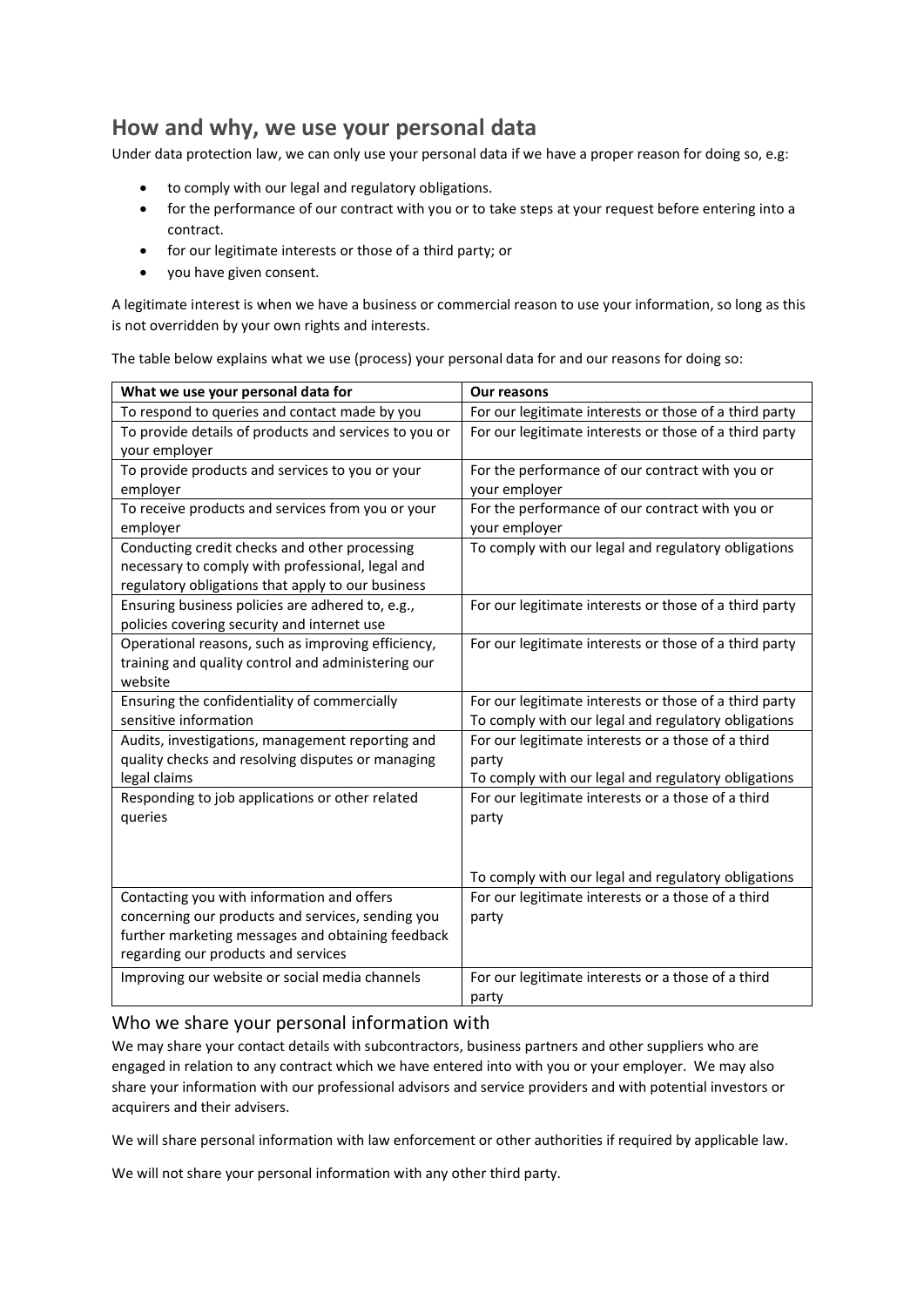#### How long your personal information will be kept

We will hold personal data for *t*he period we are required to retain this information by applicable UK law.

# **Transfer of your information out of the EEA**

We may transfer your personal information to countries or organisations that are located outside the European Economic Area (EEA) such as our service providers and subcontractors. We will only transfer personal data to a country which has been assessed as providing an adequate level of protection for personal data or to other countries where we are satisfied that the transfer complies with data protection laws and personal data will be secure. Our standard practice is to use standard data protection contract clauses which have been approved by the European Commission.

If you would like further information, please contact us (see how to contact us below)

## **Your rights**

Under th[e General Data Protection Regulation](http://eur-lex.europa.eu/legal-content/EN/TXT/PDF/?uri=CELEX:32016R0679&from=EN) you have a number of important rights that you can exercise free of charge. In summary, those include rights to:

- fair processing of information and transparency over how we use your use personal information.
- access to your personal information and to certain other supplementary information that this privacy notice is already designed to address.
- require us to correct any mistakes in your information which we hold.
- require the erasure of personal information concerning you in certain situations.
- receive the personal information concerning you which you have provided to us, in a structured, commonly used and machine-readable format and have the right to transmit those data to a third party in certain situations.
- object at any time to processing of personal information concerning you for direct marketing.
- object to decisions being taken by automated means which produce legal effects concerning you or similarly significantly affect you.
- object in certain other situations to our continued processing of your personal information; and
- otherwise restrict our processing of your personal information in certain circumstances.

If you would like to exercise any of those rights, please:

- email, call or write t[o info@IMRANDD.com](mailto:info@IMRANDD.com)**;** and
- let us know the information to which your request relates

We have appropriate security measures in place to prevent personal information from being accidentally lost or used or accessed in an unauthorised way. We limit access to your personal information to those who have a genuine business need to know it. Those processing your information will do so only in an authorised manner and are subject to a duty of confidentiality.

We also have procedures in place to deal with any suspected data security breach. We will notify you and any applicable regulator of a suspected data security breach where we are legally required to do so.

We hope that we can resolve any query or concern you raise about our use of your information.

Th[e General Data Protection Regulation](http://eur-lex.europa.eu/legal-content/EN/TXT/PDF/?uri=CELEX:32016R0679&from=EN) also gives you right to lodge a complaint with a supervisory authority, in particular in the European Union (or European Economic Area) state where you work, normally live or where any alleged infringement of data protection laws occurred. The supervisory authority in the UK is the Information Commissioner who may be contacted a[t https://ico.org.uk/concerns/](http://ico.org.uk/concerns/) or telephone: *0303 123 1113*.